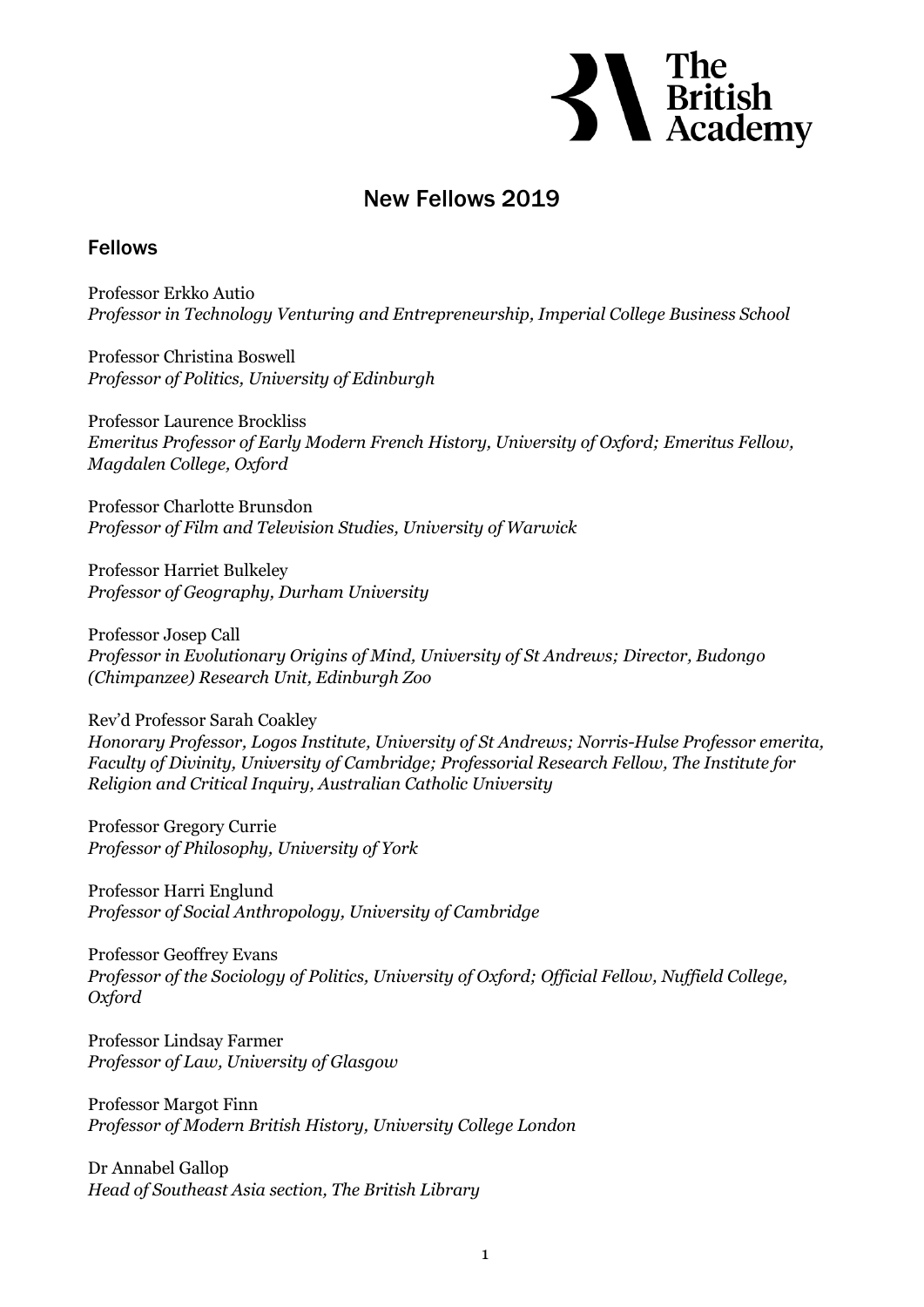Professor Peter Gatrell *Professor of Modern History, University of Manchester*

Professor Susan Golombok *Director, Centre for Family Research, University of Cambridge*

Professor Emily Gowers *Professor of Latin Literature, University of Cambridge; Fellow, St John's College, Cambridge*

Professor Stephen Graham *Professor of Cities and Society, Newcastle University*

Professor Louise Gullifer *Professor of Commercial Law, University of Oxford; Fellow, Harris Manchester College, Oxford*

Professor Leslie Hannah *Professor Emeritus, Department of Economic History, London School of Economics*

Professor Clare Harris *Professor of Visual Anthropology, University of Oxford; Curator for Asian Collections, Pitt Rivers Museum*

Professor Rebecca Herissone *Professor of Musicology, University of Manchester*

Professor Caroline Heycock *Professor of Syntax, University of Edinburgh*

Professor Edward Hughes *Professor of French, Queen Mary University of London*

Professor Herminia Ibarra *The Charles Handy Professor of Organisational Behaviour, London Business School*

Professor Susan James *Professor of Philosophy, Birkbeck, University of London*

Professor Deborah James *Professor of Anthropology, London School of Economics*

Professor Andrew Kahn *Professor of Russian Literature, University of Oxford; Fellow and Tutor, St Edmund Hall, Oxford*

Professor Simon Kirby *Professor of Language Evolution, University of Edinburgh*

Professor Matthew Lambon Ralph *Director MRC Cognition and Brain Sciences Unit, University of Cambridge*

Professor David Langslow *Professor of Classics and Hulme Professor of Latin, University of Manchester*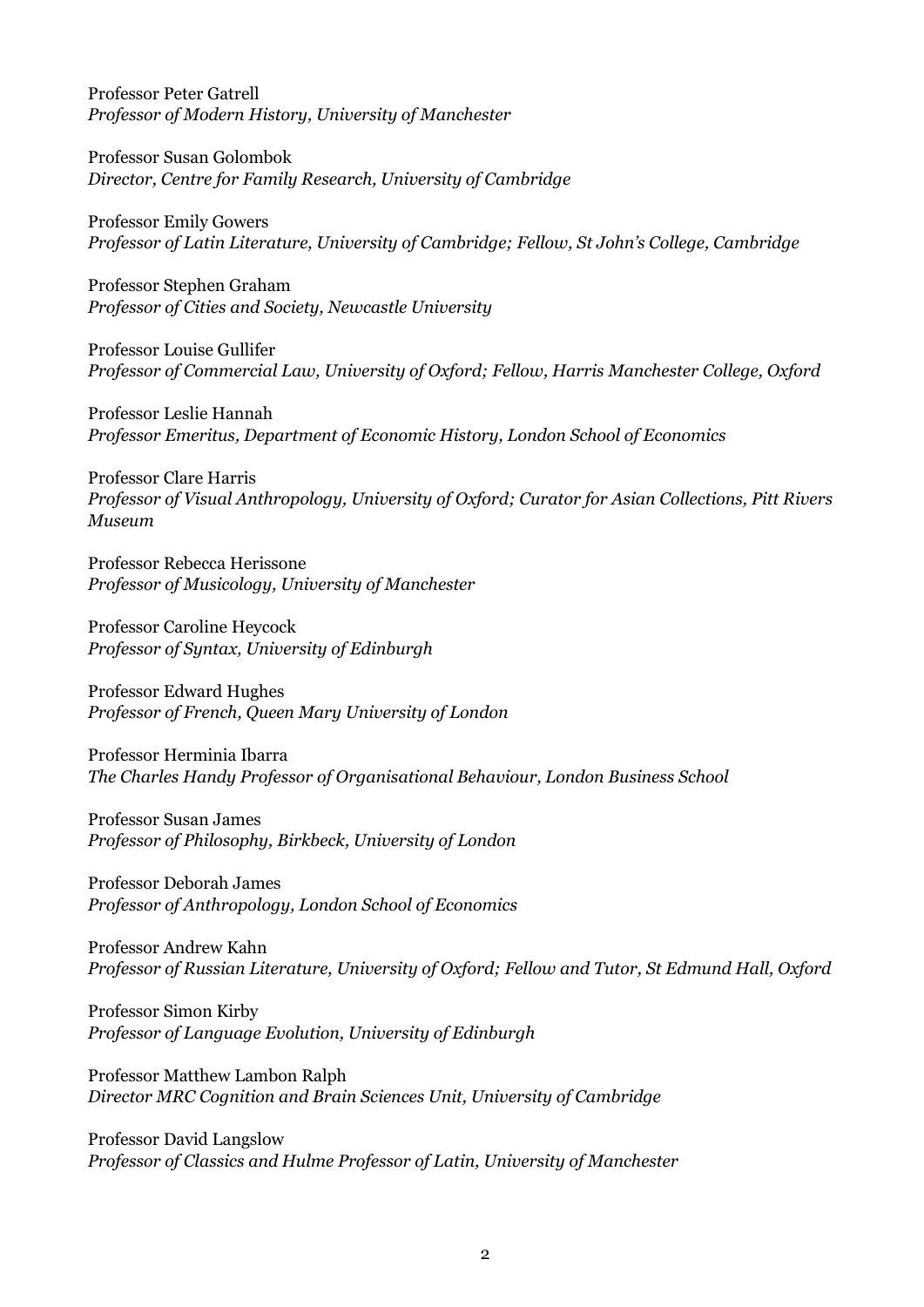Professor Esther Leslie *Professor of Political Aesthetics, Birkbeck, University of London*

Professor Julia Lovell *Professor of Modern Chinese History and Literature, Birkbeck, University of London*

Professor Helen Margetts *Professor of Society and the Internet, Oxford Internet Institute, University of Oxford; Director, Public Policy Programme, Alan Turing Institute for Data Science and Artificial Intelligence*

Professor Jennifer Mason *Professor of Sociology, University of Manchester*

Dr Margaret Meyer *Official Fellow in Economics, Nuffield College, Oxford*

Professor Nicola Milner *Professor and Head of Department, Department of Archaeology, University of York*

Professor Irina Nikolaeva *Professor of Linguistics, School of Oriental and African Studies, University of London*

Professor Ad Putter *Professor of Medieval English, University of Bristol*

Professor Imran Rasul *Professor of Economics, University College London*

Professor James Raven *Professor of Modern History, University of Essex; Senior Research Fellow of Magdalene College, University of Cambridge*

Professor Alec Ryrie *Professor of the History of Christianity, Durham University*

Professor Katie Scott *Professor in Art History, Courtauld Institute of Art*

Professor Jason Sharman *Sir Patrick Sheehy Professor of International Relations, University of Cambridge*

Dr Alison Sheridan *Principal Archaeological Research Curator, Department of Scottish History and Archaeology, National Museums Scotland (NMS*

Professor Elizabeth Shove *Professor of Sociology, Lancaster University*

Professor Gerry Simpson *Professor of Public International Law, London School of Economics*

Professor Peter Smith *Professor of Social Statistics, University of Southampton*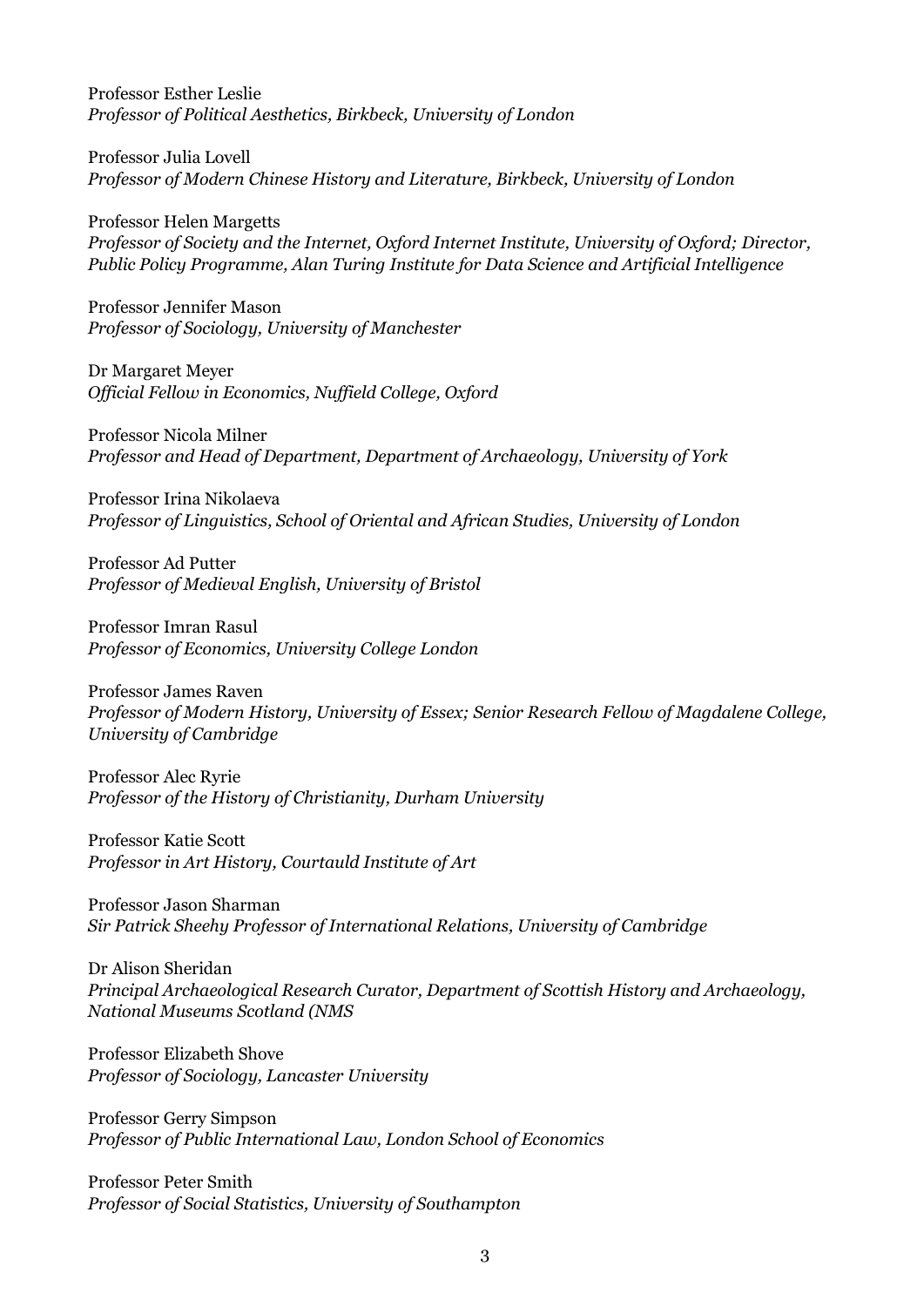Professor Tiffany Stern *Professor of Shakespeare and Early Modern Drama, Shakespeare Institute, University of Birmingham*

Professor Robert Stern *Professor of Philosophy, University of Sheffield*

Professor Andrew Webber *Professor of Modern German and Comparative Culture, University of Cambridge*

Professor Eyal Weizman *Professor of Spatial and Visual Cultures and Director of Forensic Architecture, Goldsmiths, University of London*

Professor Ian Wood *Emeritus Professor of Early Medieval History, University of Leeds*

## Corresponding Fellows

Professor Gianmario Borio *Professor of Musicology, University of Pavia; Director, Institute for Music, Condazione Giorgio Cini, Venice*

Professor Veena Das *Krieger-Eisenhower Professor of Anthropology, Johns Hopkins University*

Professor Katherine Dunbabin *Professor Emerita, Department of Classics, McMaster University*

Professor Stephen Greenblatt *John Cogan University Professor of the Humanities, Harvard University*

Professor Dr. Dr. h.c. mult. Dieter Grimm *Professor Emeritus, Humboldt University Berlin; Permanent Fellow, Wissenschaftskolleg zu Berlin*

Professor Donna Haraway *Distinguished Professor Emerita, History of Consciousness Department, University of California, Santa Cruz*

Professor Cynthia Hardy *Laureate Professor of Management, University of Melbourne; Professor, Cardiff Business School*

Professor Stephanie Jamison *Distinguished Professor of Asian Languages and Cultures and of Indo-European Studies, University of California, Los Angeles*

Professor Marcia Johnson *Sterling Professor Emerita of Psychology, Yale University*

Professor Ira Katznelson *Ruggles Professor of Political Science and History, Columbia University*